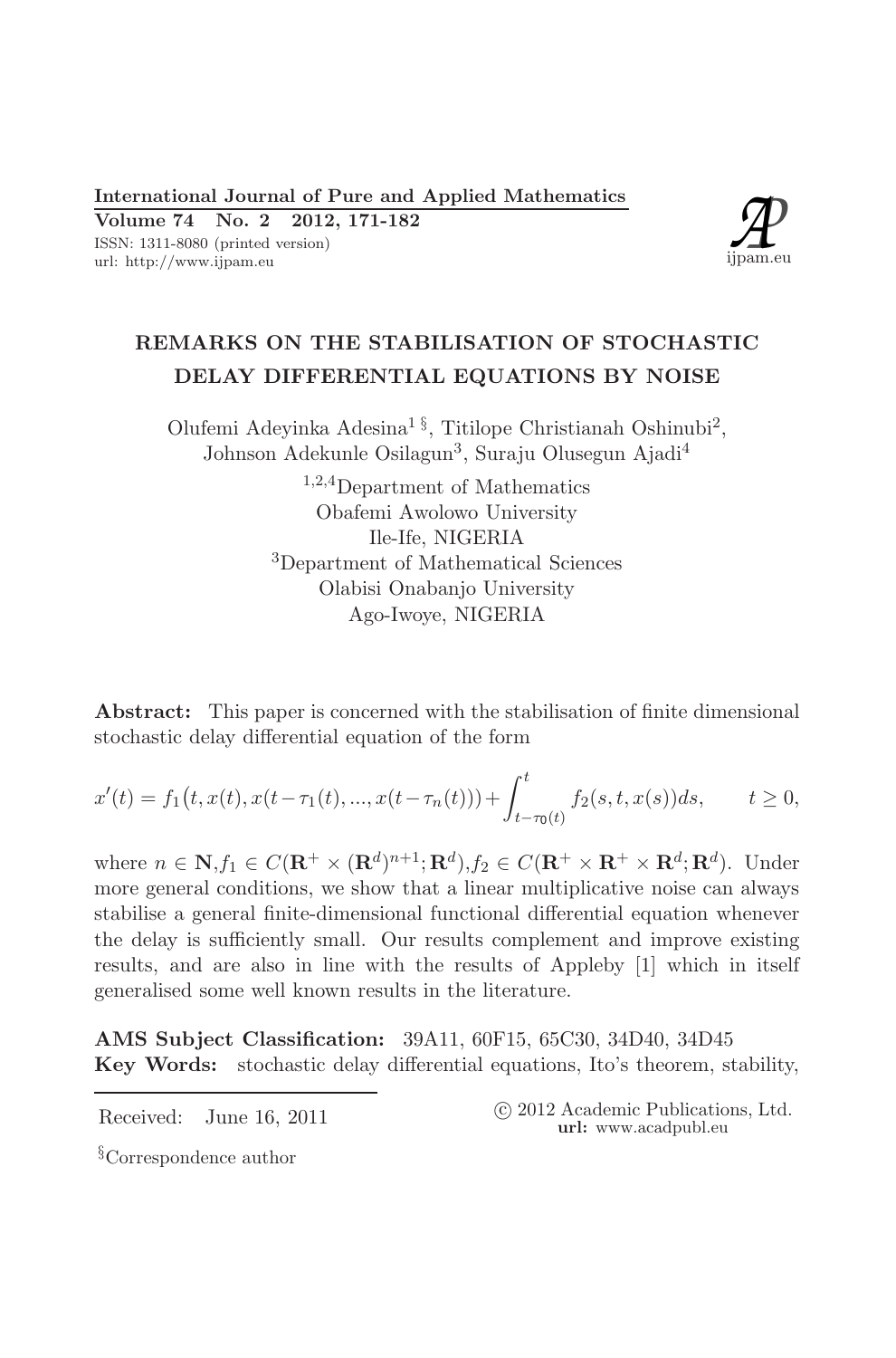noise

## 1. Introduction

Stochastic differential equations have received the attention of many authors, see for instance [1-6]. In an interesting paper [3], Mao proved that general finite dimensional stochastic differential equations can be stabilised or destabilised by Brownian motion. An equally interesting question arose from this: given an unstable functional differential equation  $(1.1)$ , can it be stabilised by stochastic perturbation of the form  $\sigma x(t)B$ ? Here B(t) is a Brownian motion and  $\sigma$  is a real number. Appleby [1] answered this question affirmatively when he considered stochastic perturbations of the deterministic functional differential equation

$$
x'(t) = f_1(t, x(t), x(-\tau_1(t)), ..., x(t - \tau_n(t))) + \int_{t-\tau_0(t)}^t f_2(s, t, x(s))ds,
$$
  

$$
t \ge 0 \quad (1.1)
$$

where  $n \in \mathbb{N}$  and functions  $f_1 \in C(\mathbf{R}^+ \times (\mathbf{R}^d)^{n+1}; \mathbf{R}^d)$ ,  $f_2 \in C(\mathbf{R}^+ \times \mathbf{R}^+ \times$  $\mathbf{R}^d$ ;  $\mathbf{R}^d$ ). Moreover it was assumed that  $f_1$  and  $f_2$  satisfy the following global Lipschitz conditions in the space parameters x, so that for all  $t \geq 0$ , there exists  $L > 0$  such that

$$
\| f_1(t, x_1, ..., x_{n+1}) - f_1(t, y_1, ..., y_{n+1}) \| \le L \sum_{j=1}^{n+1} \| x_j - y_j \|, \ x_j, y_j \in \mathbf{R}^d, \ (1.2)
$$

$$
|| f_2(s,t,x) - f_2(s,t,y) || \le L || x - y ||,
$$
  $0 \le s \le t,$   $x, y \in \mathbb{R}^d.$  (1.3)

Furthermore, Appleby  $[1]$  showed that if both conditions  $(1.2)$  and  $(1.3)$  are satisfied and, moreover, if the time delays  $\tau_i$ ,  $0 \leq i \leq n$  are all sufficiently small, then it is possible to choose  $\sigma$  (a real constant) sufficiently large so that the equation

$$
dX(t) = \left( f_1(t, X(t), X(t - \tau_1(t)), X(t - \tau_2(t)), ..., X(t - \tau_n(t)) \right) + \int_{t - \tau_0(t)}^t f_2(s, t, X(s)) ds \right) dt + \sigma X(t) dB(t), \qquad t \ge 0
$$
 (1.4)

$$
X(t) = \psi(t), \quad -\bar{\tau} \le t \le 0,
$$
\n<sup>(1.5)</sup>

will be almost surely exponentially stable.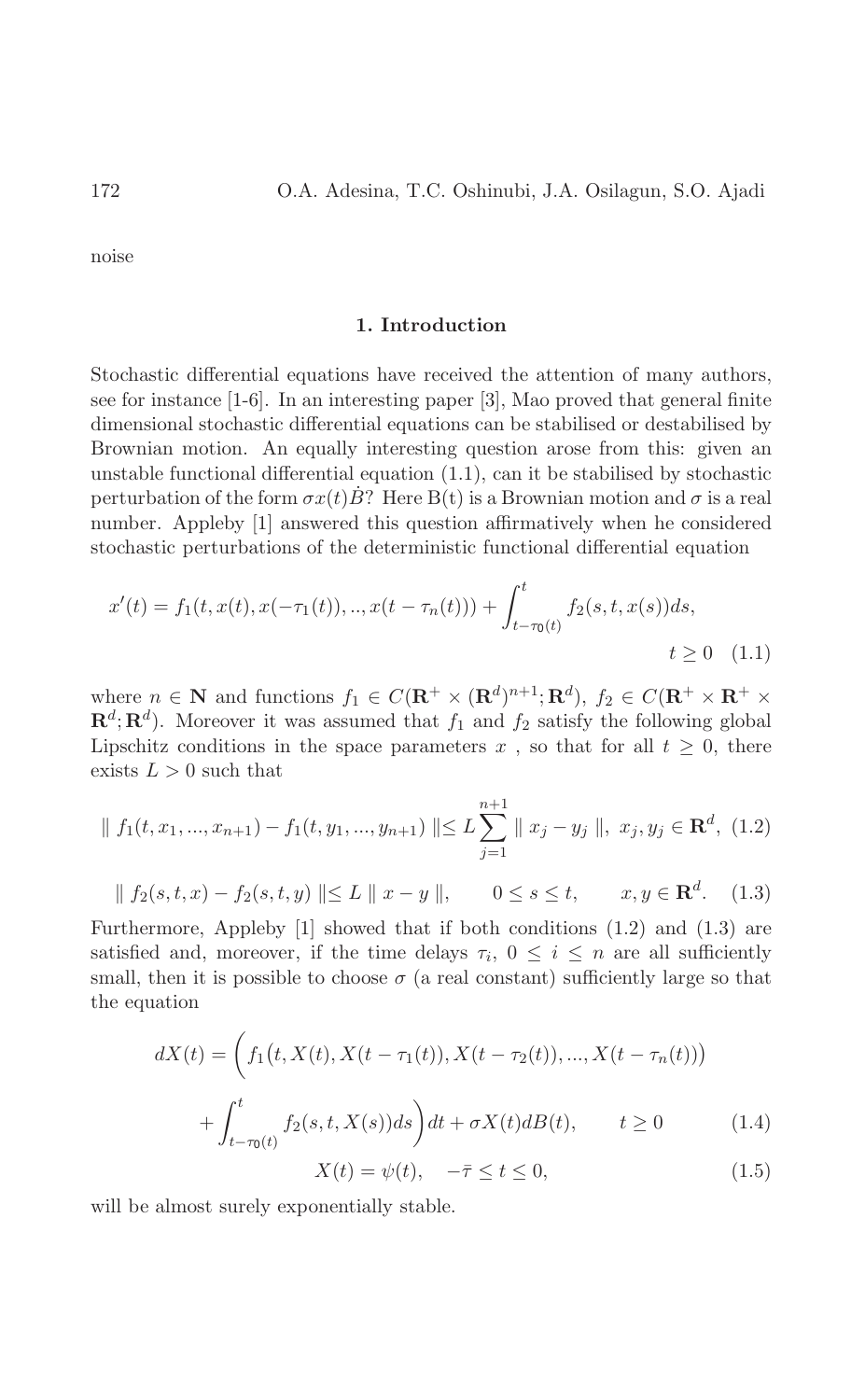In this paper, we seek to use the approach of Appleby [1] to weaken Lipschitz conditions  $(1.2)$  and  $(1.3)$  so that

$$
\| f_1(t, x_1, ..., x_{n+1}) - f_1(t, y_1, ..., y_{n+1}) \| \le P(t) \sum_{j=1}^{n+1} \| x_j - y_j \|,
$$
  

$$
x_j, y_j \in \mathbf{R}^d, (1.6)
$$

 $|| f_2(s,t,x) - f_2(s,t,y) || \leq P(t) || x - y ||$ ,  $0 \leq s \leq t$ ,  $x, y \in \mathbb{R}^d$ , (1.7)

where  $P(t)$  is a non negative process. Our results complement those of Appleby  $\vert 1 \vert$ .

### 2. Preliminaries

Our approach in this work shall follow the work of Appleby [1]. Throughout this paper, unless otherwise specified, we use the following notation. Let  $C(I;J)$  be the space of continuous functions taking the fin

$$
\| f_1(t, x_1, x_2, ..., x_{n+1}) \| \le \sum_{j=1}^{n+1} K_j \| x_j \| \qquad \forall \qquad t > 0 \qquad x_j \in \mathbf{R}^d, \quad (2.1)
$$

$$
|| f_2(s, t, x) || \le K_0 || x ||
$$
  $\forall$   $0 \le s \le t$ ,  $x \in \mathbb{R}^d$ , (2.2)

where  $k_j = 0, ..., n + 1$  are non-negative constants.

In what follows, we now place some assumptions on  $\tau_j$ ,  $j = 0, 1, ..., n$ .  $\tau_j \in C(\mathbf{R}^+;\mathbf{R}^+)$  and  $\bar{\tau}(t) = \max_{j=0,1,...,n} \tau_j(t)$  is a continuous function on  $\mathbb{R}^+$ . Furthermore, we suppose that  $\sup_{t>0} \overline{\tau}(t) = \overline{\tau}$ , i.e, there exists a finite  $\overline{\tau}$ satisfying

$$
\bar{\tau} = \sup_{t \ge 0} \max_{j=0,1,\dots,n} \tau_j(t). \tag{2.3}
$$

Let  $\phi \in C([-\tau,0], \mathbf{R}_d)$ , where  $\bar{\tau}$  satisfies (2.3). Now let

$$
x(t) = \psi(t), \qquad -\bar{\tau} \le t \le 0,\tag{2.4}
$$

then, according to Appleby [1], if  $f_1, f_2$  satisfy  $(1.2), (1.3), (2.1), (2.2)$  and  $\tau_j$  satisfies the above continuity hypotheses, it follows that there is a unique solution of the equation (1.1). Note moreover that if  $\psi(t) = 0, \forall -\overline{\tau} \leq t \leq 0$ , then  $x \equiv 0$  is the unique solution of the equation (1.1), which we call the zero solution of the equation  $(1.1)$ . We refer the reader to Appleby [1] where the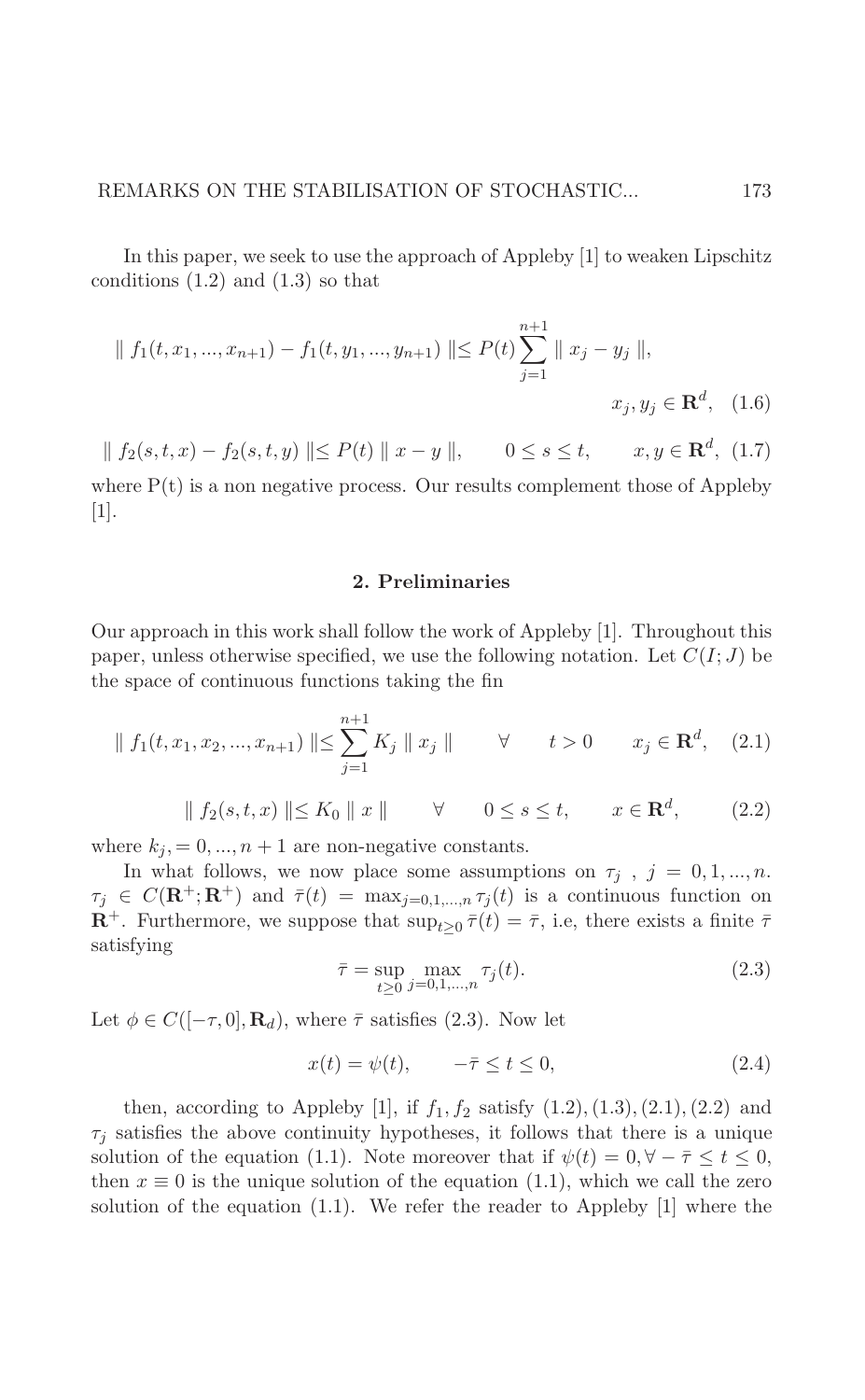following almost sure asymptotic stability of solution to the equation  $(1.1)$  was established. Let  $(B(t))_{t>0}$  be a one dimensional standard Brownian motion on a complete filtered probability space  $(\Omega, \mathbf{F}, \mathbf{P})$  with natural filtration  $(\mathbf{F})_{t>0}$ , where  $\mathbf{F}_t = \sigma(B(s) : 0 \le s \le t)$ . Now, let  $\sigma$  be real constant and consider the stochastic functional differential equation.

$$
dX(t) = \left( f_1(t, X(t), X(t - \tau_1(t)), X(t - \tau_2(t)), ..., X(t - \tau_n(t)) \right) + \int_{t - \tau_0(t)}^t f_2(s, t, X(s)) ds \right) dt + \sigma X(t) dB(t), \qquad t \ge 0
$$
 (2.5)

$$
X(t) = \psi(t), \quad -\bar{\tau} \le t \le 0. \tag{2.6}
$$

If the above assumptions on  $\psi$ ,  $f_1$ ,  $f_2$  and  $\tau_j$ ,  $j = 0, ..., n$  hold, then equation (2.5) has a unique, strong continuous solution on  $\mathbb{R}^+$ . Again, if  $\psi \equiv 0$ , then  $X(t) = 0, \forall t \geq 0$ , almost surely. Observe that when  $\sigma = 0$ , the problem reduces to the deterministic functional differential equation  $(1.1)$ . Hence the question of whether these are values of  $\sigma = 0$  such that

$$
\lim_{t \to \infty} \sup \frac{1}{t} \log \parallel X(t) \parallel \leq -\lambda \quad a.s \tag{2.7}
$$

was answered in  $[1]$ .

#### 3. Main Result

Suppose that assumptions  $(1.6)$  and  $(1.7)$  are satisfied. Suppose further that

$$
\sigma^2 > 2 \sum_{2n+1}^{j=2} K_j
$$

and let  $\tau(\sigma^2, K)$  be given by

$$
\tau(\sigma^2, K) = \frac{2}{\sigma^2} log \left( \frac{K_0 + \sqrt{K_0^2 + \sigma^2(\frac{1}{2}\sigma^2 - K_1)(2K_0 + \sigma^2 \sum_{j=2}^{n+1} K_j)}}{(2K_0 + \sigma^2 \sum_{j=2}^{n+1} K_j)} \right).
$$

If  $\bar{\tau}$  defined by

$$
\bar{\tau} = \sup_{t \ge 0} \max_{j=0,\dots,n} \tau_j(t)
$$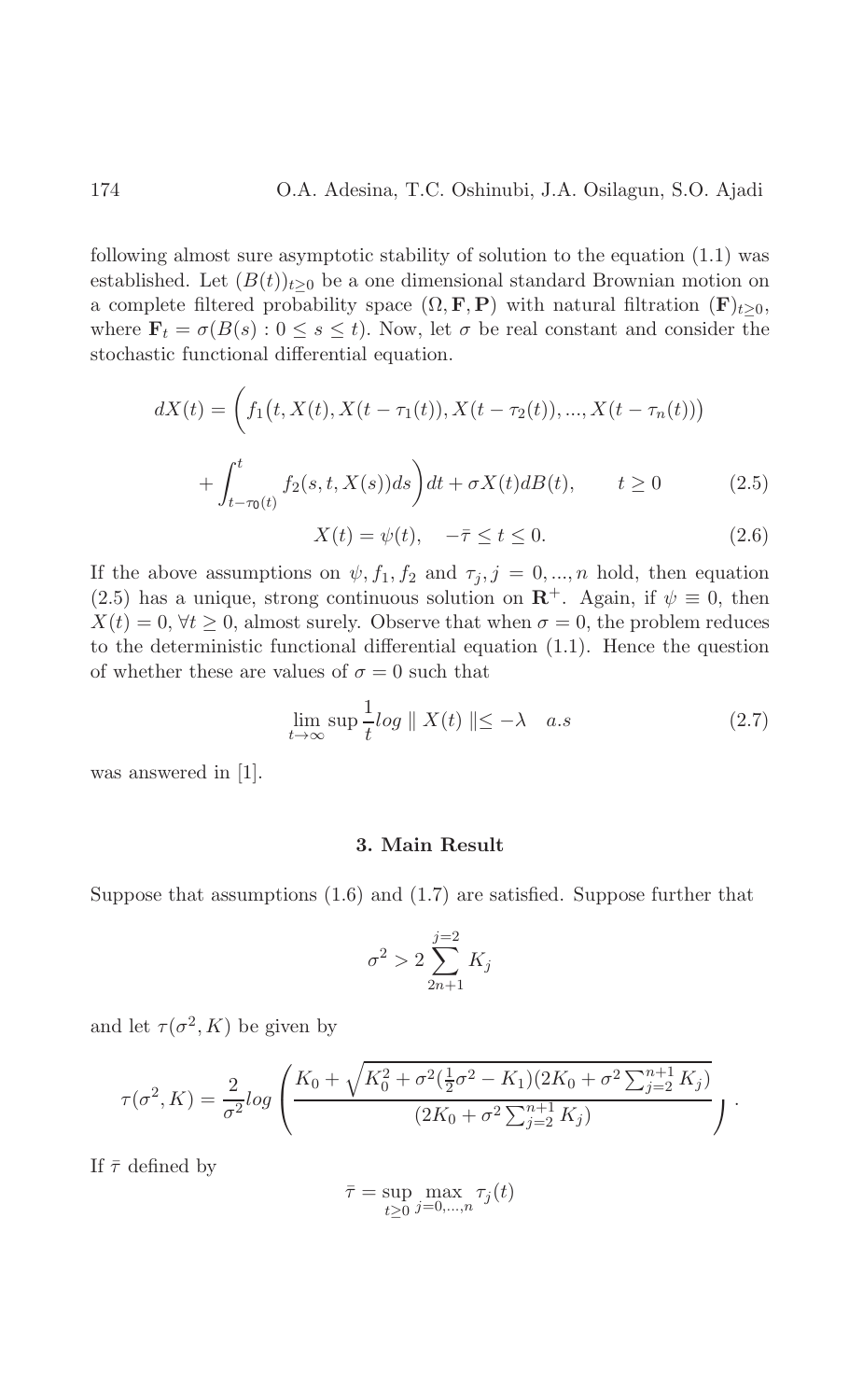satisfies  $\bar{\tau} < \tau(\sigma^2, K)$ , then the solution of the equation

$$
dX(t) = \left( f_1(t, X(t), X(t - \tau_1(t)), X(t - \tau_2(t)), ..., X(t - \tau_n(t)) \right) + \int_{t - \tau_0(t)}^t f_2(s, t, X(s)) ds \right) dt + \sigma X(t) dB(t), \qquad t \ge 0,
$$
 (3.1)

$$
X(t) = \psi(t), \quad -\bar{\tau} \le t \le 0,
$$
\n(3.2)

satisfies

$$
\lim_{t \to \infty} \sup \frac{1}{t} \log \| X(t) \| \le -\lambda_1(\sigma^2, \overline{\tau}) < 0, \qquad a.s., \tag{3.3}
$$

where  $\lambda_1$  is given by

$$
\lambda_1(\sigma^2, \bar{\tau}) = \frac{\sigma^2}{2} - K_1 - \sum_{j=2}^{n+1} K_j e^{\sigma^2 \bar{\tau}/2} - K_0 \frac{1}{\frac{\sigma^2}{2}} \left( e^{\sigma^2 \bar{\tau}} - e^{\sigma^2 \bar{\tau}/2} \right).
$$

#### 4. Proof of the Main Result

We shall need the following auxiliary functions in the proof of our main result. Suppose  $\Phi(t) = I_d$ , for  $t \in [-\overline{\tau}, 0]$  and consider the matrix stochastic differential equation  $d\Phi(t) = \sigma \Phi(t) dB(t)$ . This has solution  $\Phi(t) = \varphi(t)I_d$ , where  $(\varphi(t))_{t>0}$ is the scalar geometric Brownian motion which satisfies  $d\varphi(t) = \sigma\varphi(t)dB(t)$ with  $\varphi(t) = 1, t \in [\overline{\tau}, 0]$  and hence is given by

$$
\varphi(t) = e^{\int -\frac{\sigma^2}{2} dt + \int \sigma dB(t)} \qquad \text{(by Ito's formula)}
$$
\n
$$
= e^{\int -\frac{\sigma^2}{2} dt + \sigma B(t)}.
$$
\n(4.1)

Thus,  $\Phi(t)^{-1}$  exists for all  $t \geq -\overline{\tau}$  a.s., and in particular  $\Phi(t)^{-1} = \varphi(t)^{-1} I_d$ , so  $\|\Phi(t)\| = \varphi(t), \|\Phi(t)^{-1}\| = \varphi(t)^{-1}.$  Now for  $t \geq 0$ , let

$$
R(t) = f_1(t, X(t), ..., X(t - \tau_n(t))) + \int_{t - \tau_0(t)}^t f(s, t, x(s)) ds
$$

therefore,

$$
dX = R(t)dt + \sigma X(t)dB(t).
$$

On employing Ito's product rule, let

$$
dX_1 = \sigma X_1(t) dB(t),
$$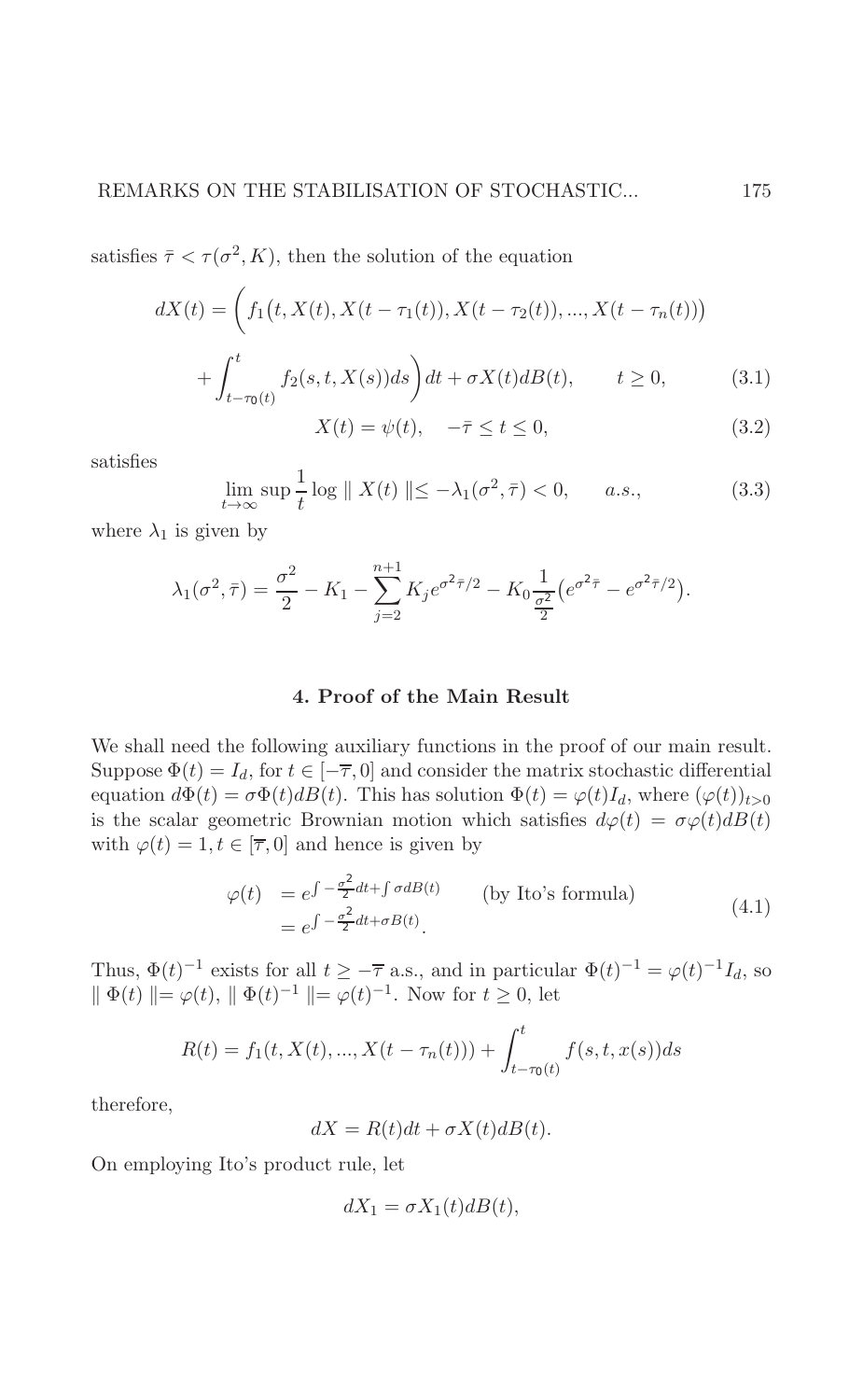$$
dX_2 = A(t)d(t) + C(t)dB(t),
$$
  
\n
$$
dX = [\sigma X_1(t)dB(t)]X_2(t) + [A(t)d(t) + C(t)dB(t)]X_1(t) + \sigma X_1(t)d(t)
$$
  
\n
$$
= \sigma(X_1(t)X_2(t))dB(t) + A(t)X_1dt + C(t)X_1(t)dB(t) + \sigma C(t)X_1(t)dt
$$
  
\n
$$
= \sigma(X(t))dB(t) + A(t)X_1dt + C(t)X_1(t)dB(t) + \sigma C(t)X_1(t)dt,
$$

then,

$$
R(t)dt = A(t)X_1dt + \sigma C(t)X_1(t)dt + C(t)X_1(t)dB(t).
$$

On choosing  $C = 0$  and  $A = R(t)X_1^{-1}$ , we have

$$
dX_1 = \sigma X_1(t)dB(t),
$$
  

$$
dX_2 = R(t)X_1^{-1}dt.
$$

On employing Ito's lemma (see e.g.  $[1]$ ), it follows that

$$
X_1 = \exp\left(\int_0^t -\frac{\sigma^2}{2} ds + \int_0^t \sigma dB(t)\right)
$$
  
=  $e^{-\frac{\sigma^2}{2} + \sigma B(t)}$ ,  

$$
X_2 = \psi(0) + \int_0^t R(s)X_1^{-1} ds
$$
  

$$
X = X_1(\psi_0 + \int_0^t R(s)X_1^{-1} ds).
$$

But  $X_1 = \Phi(t)$ , hence

$$
X(t) = \Phi(t)(\psi(0) + \int_0^t \Phi(s)^{-1} R(s) ds), t \ge 0.
$$
 (4.2)

Now, let  $y(t) = \Phi(t)^{-1}X(t)$  for  $t \ge -\overline{\tau}$ . As  $t \mapsto \Phi(t), R(t)$  is continuous, equation (4.2) implies  $y \in C'(\mathbf{R}^+; \mathbf{R}^d)$ . Thus for  $t \ge 0$ ,  $t - \tau_j(t) \ge -\overline{\tau}$ , we have

$$
y'(t) = \Phi(t) \big( f_1(t, \Phi(t)y(t), ..., \Phi(t - \tau_n(t)y(t - \tau_n(t))) + \int_{t-\tau_0(t)}^t f_2(s, t, \Phi(s)y(s))ds \big). \tag{4.3}
$$

Thus,

$$
\|y'(t)\| \le \|K_1(t)\| \|y(t)\| + \sum_{j=2}^{n+1} \varphi(t)^{-1} \varphi(t - \tau_{j-1}(t)) \|K_j(t)\| \|y(t - \tau_{j-1}(t))\|
$$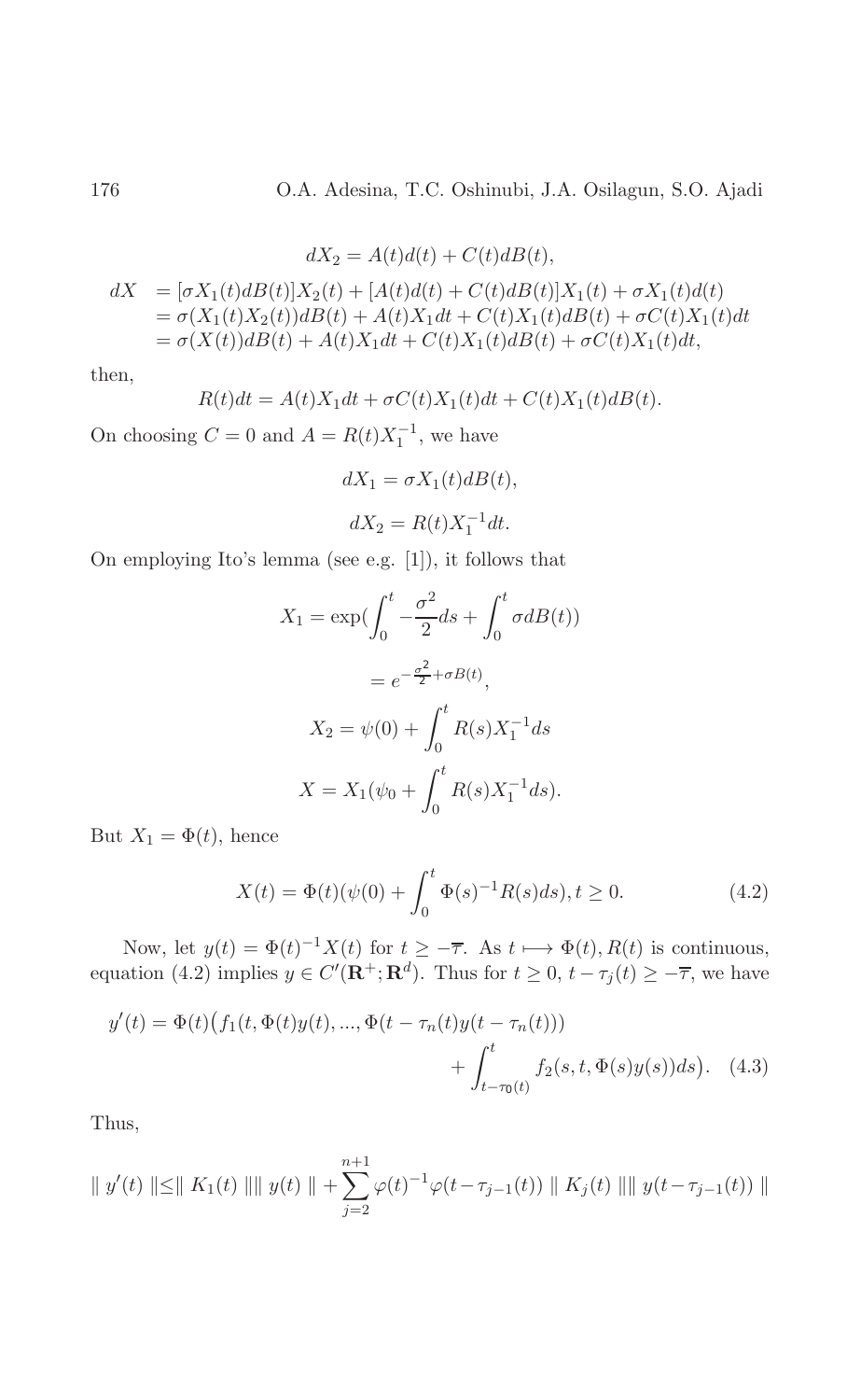$$
+\int_{t-\tau_0(t)}^t \varphi(t)^{-1}\varphi(s) \| K_0(t) \| \| y(s) \| ds,
$$
\n(4.4)

and if we define  $p(t)$  for  $t \geq \overline{\tau}$  by

$$
p(t) = || K_1(t) || + \sum_{j=2}^{n+1} \varphi(t)^{-1} \varphi(t - \tau_{j-1}(t)) || K_j(t) ||
$$
  
+ 
$$
\int_{t-\tau_0(t)}^t \varphi(t)^{-1} \varphi(s) || K_0(t) || || y(s) || ds, (4.5)
$$

we have that for  $t \geq \overline{\tau}$ ,

$$
\|y(t)\| \ge \|y(\tau)\| + \int_{\overline{\tau}}^{t} p(s) \max_{s-\overline{\tau} \le u \le s} \|y(u)\| ds.
$$
 (4.6)

On letting

$$
y^*(t) = \max_{t-\overline{\tau} \le s \le t} \| y(s) \|, \quad for \quad t \ge \overline{\tau},
$$

we have

$$
y^*(t) \leq ||y(\overline{\tau})|| + \int_{\overline{\tau}}^t p(s)y^*(s)ds.
$$

On using Grownwall's inequality, it follows that

$$
\|y(t)\| \le y^*(t) \le \|y(\overline{\tau})\| e^{\int_{\overline{\tau}}^t p(s)ds}, \qquad t \ge \overline{\tau}.
$$

If there exists a finite deterministic constant C, such that

$$
\lim_{t \to \infty} \sup \frac{1}{t} \int_{2\overline{\tau}}^{t} p(s) ds \le C
$$
\n
$$
\lim_{t \to \infty} \frac{1}{t} \log \|\phi(t)\| = -\frac{\sigma^2}{2}, \qquad a.s.,
$$
\n(4.7)

then the definition of y gives

$$
\lim_{t \to \infty} \sup \frac{1}{t} \log \| X(t) \| = -\frac{\sigma^2}{2} + C, \qquad a.s.
$$
 (4.8)

We shall need the following results in the proof of our main results.

**Lemma 1.** Suppose  $\tau \in C(R^+; [0, \overline{\tau}])$ , and  $\varphi(t)$  satisfies

$$
\varphi(t) = e^{\int -\frac{\sigma^2}{2}dt + \sigma B(t)},\tag{4.9}
$$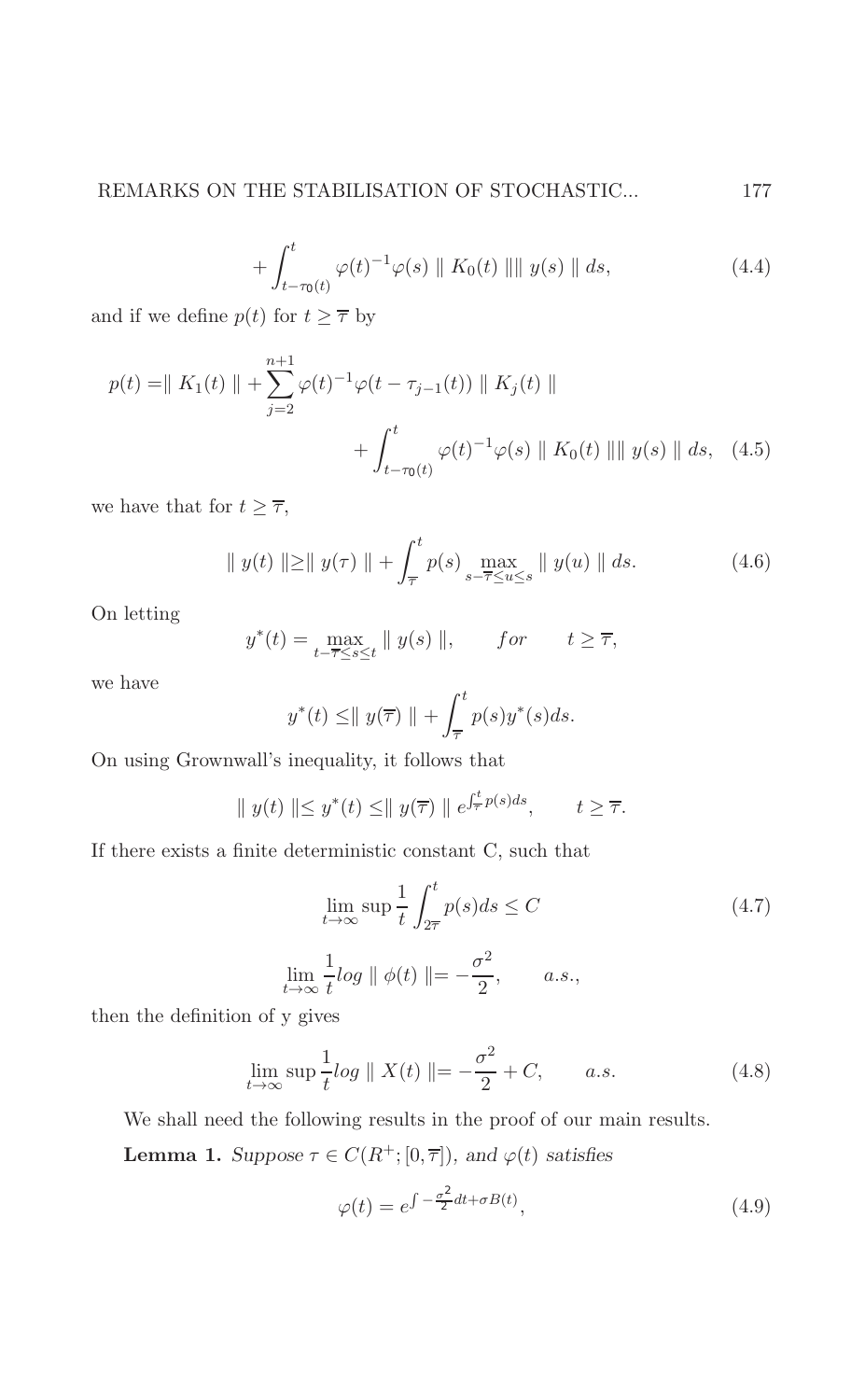then,

$$
\lim_{t \to \infty} \sup \frac{1}{t} \int_{2\overline{\tau}}^t \|K_j \| \varphi(s)^{-1} \varphi(s - \tau(s)) ds \le K_j e^{\sigma^2 \overline{\tau}}, \quad a.s. \quad (4.10)
$$

**Lemma 2.** Let  $\tau \in C(\mathbf{R}^+; [0, \overline{\tau}])$  and

$$
q_1(t) = \int_{t-\overline{\tau}(t)}^t \varphi(t)^{-1} \varphi(s) ds,
$$

where  $\varphi(t)$  satisfies equation (4.9). Then,

$$
\lim_{t \to \infty} \sup \frac{1}{t} \int_{2\overline{t}}^{t} q_1(s) ds \le K_0 e^{\sigma^2 \overline{\tau}/2} \int_0^{\overline{\tau}} e^{\sigma^2 u/2} du, \qquad a.s. \tag{4.11}
$$

Proof Lemma 1. From the equation  $(4.9)$ ,

$$
\varphi(s)^{-1}\varphi(s-\tau(s)) \le e^{\sigma^2 \overline{\tau}/2} e^{-\sigma(B(s)-B(s-\tau(s)))}.\tag{4.12}
$$

For each fixed  $t \geq \overline{\tau}$ , as  $0 \leq \tau(t) \leq \overline{\tau}$ , a.s., we have

 $B(t) - B(t - \tau(t)) \le \max_{t - \overline{\tau} \le s \le t} B(t) - B(s) = \max_{0 \le s \le \overline{\tau}} W_s(t),$ 

where  $s \mapsto W_s(t)$  is a standard Brownian motion. As  $\max_{0 \le s \le \overline{\tau}} W_s(t)$  has the same distribution as  $|W_{\overline{\tau}}(t)|$  and

$$
E[e^{\lambda |X|}] = e^{\frac{1}{2}\lambda^2 \alpha^2}, \qquad \text{for } X \sim \mathcal{N}(0, \alpha^2),
$$

we get,

$$
E[e^{B(t) - B(t - \tau(t))}] \le E[e^{\max_{0 \le s \le \overline{\tau}} W_s(t)}] = E[e^{|W_{\overline{\tau}}(t)|}] = e^{\frac{1}{2}\overline{\tau}}
$$

$$
E[e^{4(B(t) - B(t - \tau(t)))}] \le e^{8\overline{\tau}}.
$$
(4.13)

Since  $K_j(t) \sim \mathcal{N}(K_j, D_j), j = 1, ..., n$  are independent random variables,

$$
E[\| K_j(t) \| e^{\sigma |W_{\overline{\tau}}(t)|}] = E[\| K_j(t) \|] E[e^{\sigma |W_{\overline{\tau}}(t)|}] \leq \| E[K_j(t)] \| e^{\frac{\sigma}{2}\overline{\tau}}\n= \| K_j \| e^{\frac{\sigma}{2}\overline{\tau}} = |K_j| e^{\frac{\sigma}{2}\overline{\tau}}, \quad j = 1, ..., n.
$$
\n(4.14)

Since  $K_j$  are constants,

$$
E[\| K_j(t) \| e^{4\sigma(B(t) - B(t - \tau(t)))}] \le |K_j| e^{8\sigma \overline{\tau}}.
$$
\n(4.15)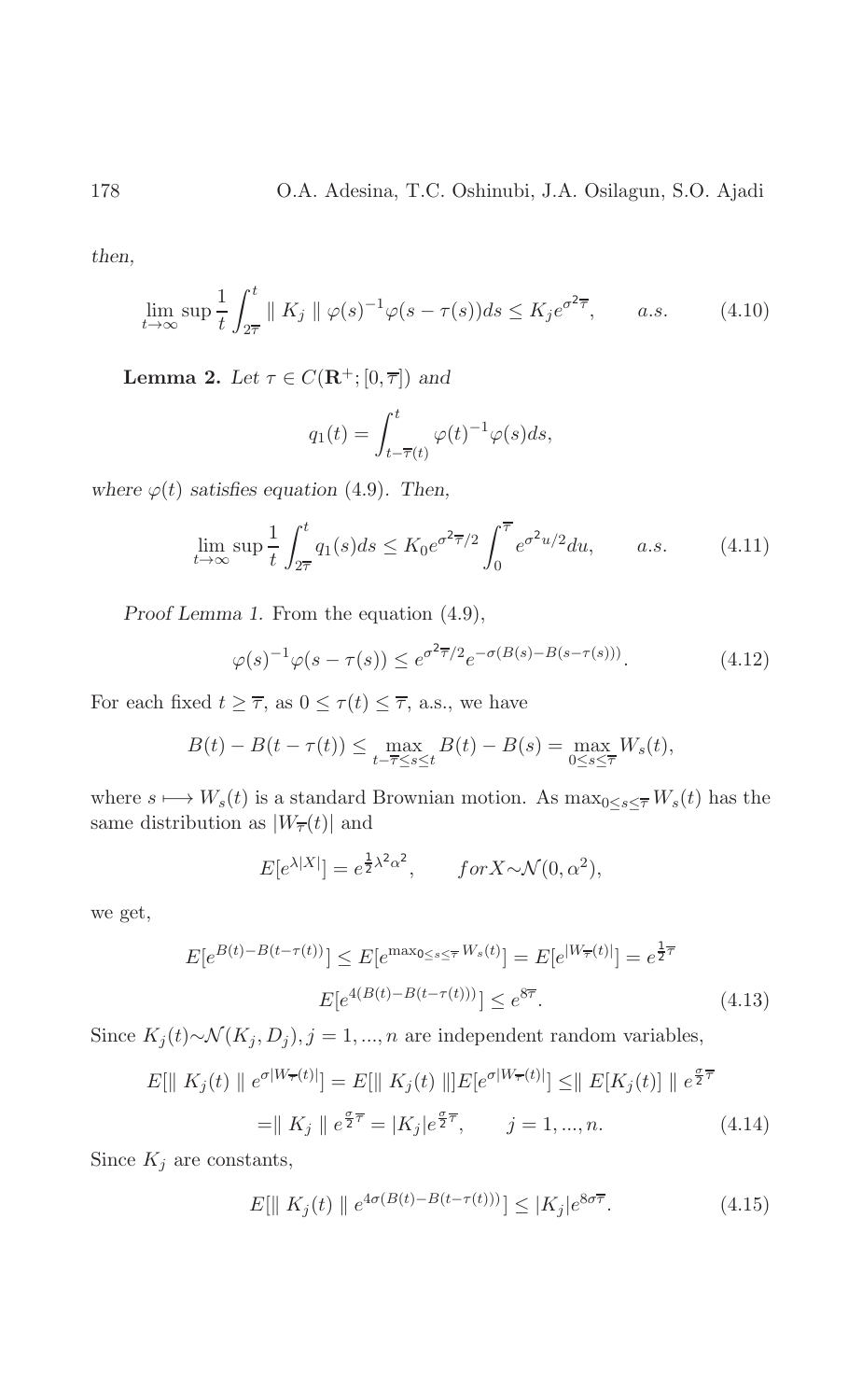Define for  $n \in \mathbb{N}$ , the two sequence of random variables

$$
X_n = \int_{(2n+1)\overline{\tau}}^{(2n+2)\overline{\tau}} \| K_j(t) \| e^{\sigma(B(s) - B(t - \tau(s)))} ds \qquad j = 1, ..., n,
$$
  

$$
Y_n = \int_{(2n)\overline{\tau}}^{(2n+1)\overline{\tau}} \| K_j(t) \| e^{\sigma(B(s) - B(t - \tau(s)))} ds \qquad j = 1, ..., n.
$$

By Holders inequality and  $(4.19)$ , we get

$$
E[X_n] \le |K_j|\overline{\tau}e^{\frac{\sigma}{2}\overline{\tau}},
$$
  
\n
$$
E[Y_n] \le |K_j|\overline{\tau}e^{\frac{\sigma}{2}\overline{\tau}},
$$
  
\n
$$
E[X_n^4] \le |K_j|\overline{\tau}e^{8\sigma\overline{\tau}},
$$
  
\n
$$
E[Y_n^4] \le |K_j|\overline{\tau}e^{8\sigma\overline{\tau}}.
$$

Finally, as  $0 \leq \tau(t) \leq \overline{\tau}$ , we see that  $\{X_n\}$  is a sequence of independent random variables, as is  $\{Y_n\}$ . By, Strong Law of Large Numbers (see [8]),

$$
\lim_{n \to \infty} \sup \frac{1}{n} \sum_{j=1}^{n} X_j \le |K_j| \overline{\tau} e^{\frac{\sigma}{2} \overline{\tau}}, \tag{4.16}
$$

$$
\lim_{n \to \infty} \sup \frac{1}{n} \sum_{j=1}^{n} Y_j \le |K_j| \overline{\tau} e^{\frac{\sigma}{2}\overline{\tau}}.
$$
\n(4.17)

With  $t \geq 4\overline{\tau}$ , there is  $n = n(t) \in \mathbb{N}$  such that  $(2n + 2)\overline{\tau} \leq t < (2n + 4)\overline{\tau}$ , and

$$
\frac{1}{t} \int_{t}^{(2)\overline{\tau}} \| K_j(t) \| e^{\sigma(B(s) - B(t - \tau(s)))} ds = \frac{n}{t} \left( \frac{1}{n} \sum_{j=1}^{n} X_j + \frac{1}{n} \sum_{j=1}^{n} Y_j \right)
$$

$$
+ \frac{1}{t} \int_{(2n+2)\overline{\tau}}^{t} \| K_j(t) \| e^{\sigma(B(s) - B(t - \tau(s)))} ds \qquad j = 1, ..., n. \tag{4.18}
$$

Since  $\lim_{n\to\infty}\frac{n(t)}{t}=\frac{1}{2\tau},$  we will show that

$$
\lim_{t \to \infty} \frac{1}{t} \int_{(2n(t)+2)\overline{\tau}}^t \| K_j(t) \| e^{\sigma(B(s) - B(t - \tau(s)))} ds = 0.
$$
 (4.19)

By Markov's inequality and Borel Cantelli lemma,

$$
E[U_n(4)] \le C(n+1)^{-1} \qquad \text{for some} \qquad C > 0,
$$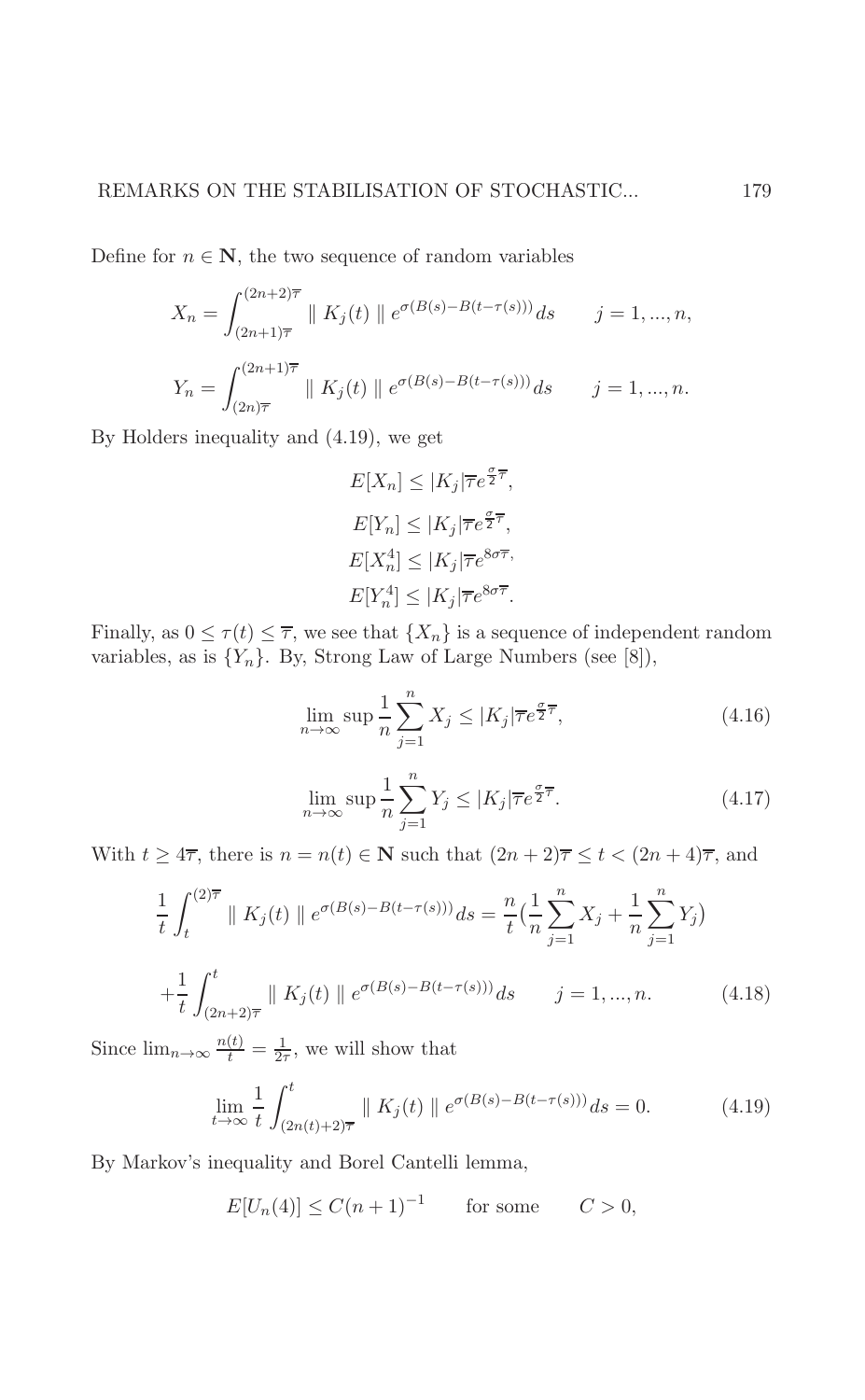where  $U_n = \frac{X_n + Y_n}{n+1}$ . Thus,

$$
\lim_{n \to \infty} U_n = 0.
$$

This implies that  $(4.19)$  is true.

On using inequality  $(4.12)$ , we have

$$
\lim_{t \to \infty} \sup \frac{1}{t} \int_{2\overline{\tau}}^t \| K_j \| \varphi(s)^{-1} \varphi(s - \tau(s)) ds \le K_j e^{\sigma^2 \overline{\tau}}, \quad a.s.
$$

Proof Lemma 2. From equation  $(4.9)$ ,

$$
\varphi(t) = e^{\int -\frac{\sigma^2}{2}dt + \sigma B(t)},
$$

and thus

$$
\varphi(s)^{-1}\varphi(s-\tau(s)) \le e^{\sigma^2 \overline{\tau}/2} e^{-\sigma(B(s)-B(s-\tau(s)))}.\tag{4.20}
$$

For each fixed  $t - \overline{\tau}$ , as  $0 \leq \tau(t) \leq \overline{\tau}$ , a.s., we have

$$
B(t) - B(t - \tau(t)) \le \max_{t - \overline{\tau} \le s \le t} B(t) - B(s) = \max_{0 \le s \le \overline{\tau}} W_s(t),
$$

where  $s \mapsto W_s(t)$  is a standard Brownian motion (see [7]). As  $\max_{0 \le s \le \overline{\tau}}$  has the same distribution as  $|W_{\overline{\tau}}(t)|$ , and  $E[e^{\lambda |x|}] = 2e^{\frac{1}{2}\lambda^2 \alpha^2}$  for  $X \sim N(0, \alpha^2)$ ,

$$
E[e^{B(t) - B(t - \tau(t))}] \le E[e^{max_{0 \le s \le \overline{\tau}} W_s(t)}] = E[e^{|W_{\overline{\tau}}(t)|}] = e^{\frac{1}{2}\overline{\tau}}
$$
(4.21)

$$
E[e^{4(B(t) - B(t - \tau(t)))}] = e^{8\overline{\tau}}, \qquad (4.22)
$$

therefore,

$$
E[K_0(t)e^{B(t)-B(t-\tau(t))}] = E[K_0(t)]E[B(t)-B(t-\tau(t))].
$$

Since  $K_0(t)$  is independent of  $B(t) - B(t - \tau(t))$ , then,

$$
E[K_0(t)e^{B(t)-B(t-\tau(t))}] = K_0 e^{\frac{1}{2}\overline{\tau}}
$$

$$
E[e^{4(B(t)-B(t-\tau(t)))}] = K_0 e^{8\overline{\tau}}.
$$

Set  $q(t) = \int_{t-\overline{\tau}}^{t} K_0(t) e^{-\sigma(B(t)-B(s))} ds$ . From (4.20),

$$
K_0(t)\phi^{-1}\phi(s-\tau(s)) \le e^{\sigma^2 \frac{\tau}{2}} K_0(t)e^{-\sigma(B(s)-B(s-\tau(s)))}.\tag{4.23}
$$

Since  $q(t) = \int_{t-\tau(t)}^t K_0(t)\phi^{-1}(t)\phi(s)ds$ , then  $q(t) \leq e^{\sigma \frac{\tau}{2}}q(t)$ . Thus we would be done if we can prove that

$$
\lim_{t \to \infty} \frac{1}{t} \int_{2\overline{\tau}}^{t} q(s) ds = K_0 \int_0^{\overline{\tau}} e^{\frac{1}{2}\sigma^2 u} du \qquad a.s. \tag{4.24}
$$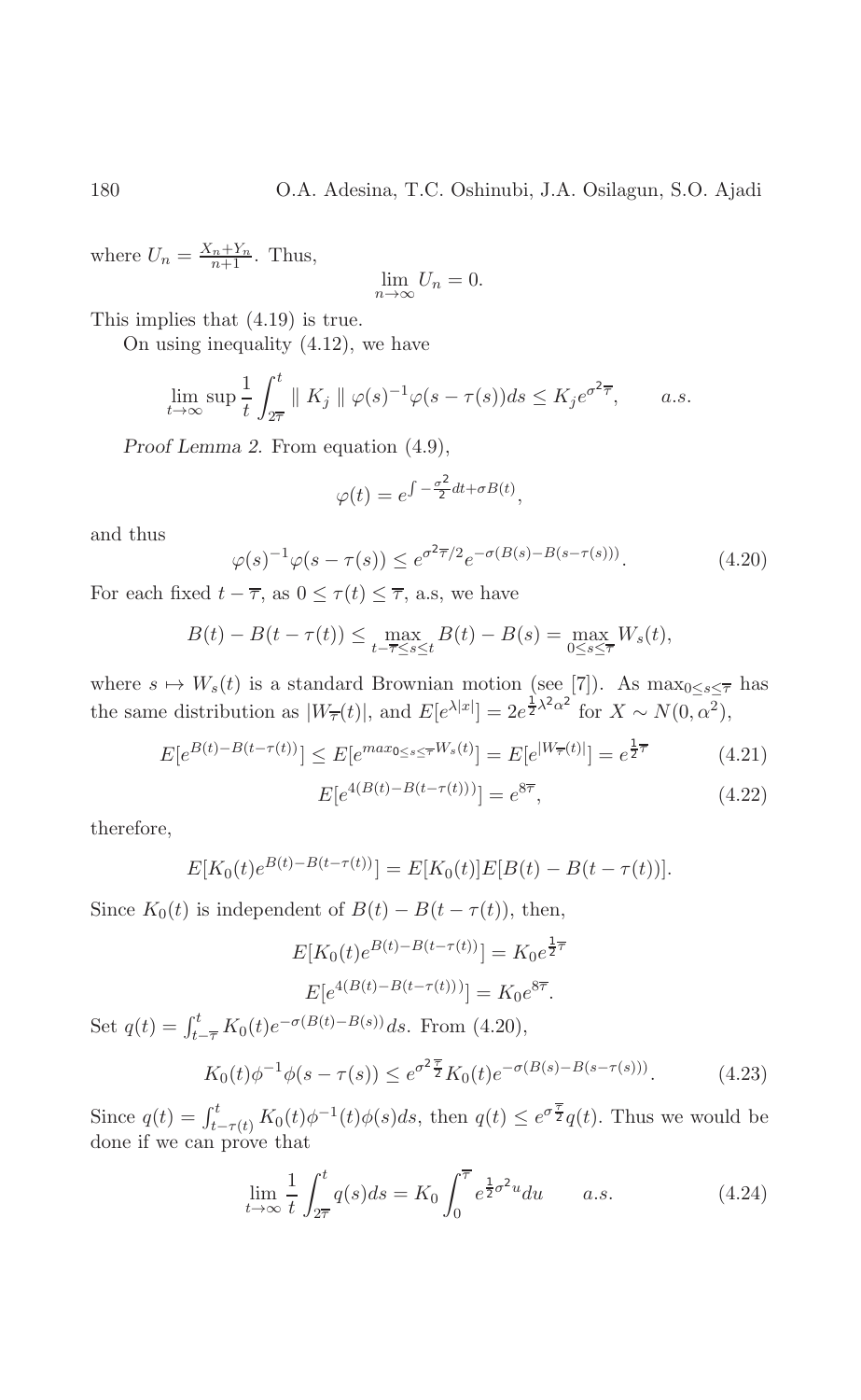Now, let

$$
X_n = \int_{(2n+1)\overline{\tau}}^{(2n+2)\overline{\tau}} q(s)ds
$$

and

$$
Y_n = \int_{(2n+1)\overline{\tau}}^{(2n+2)\overline{\tau}} q(s)ds \qquad n \ge 1,
$$

where  $X_n$  and  $Y_n$  are sequences of independent random variables. Then,

$$
E(X_n) = K_0 \overline{\tau} \int_0^{\overline{\tau}} e^{\frac{1}{2}\sigma^2 u} du
$$

and

$$
E(Y_n) = K_0 \overline{\tau} \int_0^{\overline{\tau}} e^{\frac{1}{2}\sigma^2 u} du.
$$

Then by Strong Law of Large Numbers (see [8]),

$$
\lim_{n \to \infty} \sup \frac{1}{n} \sum_{j=1}^{n} X_j \le K_0 \overline{\tau} \int_0^{\overline{\tau}} e^{\frac{1}{2}\sigma^2 u} du,
$$
\n(4.25)

$$
\lim_{n \to \infty} \sup \frac{1}{n} \sum_{j=1}^{n} Y_j \le K_0 \overline{\tau} \int_0^{\overline{\tau}} e^{\frac{1}{2}\sigma^2 u} du,
$$
\n(4.26)

$$
\frac{1}{t} \int_{2\overline{\tau}}^{t} q(s) ds = \frac{n}{t} \left( \frac{1}{n} \sum_{j=1}^{n} X_j + \frac{1}{n} \sum_{j=1}^{n} Y_j \right) + \frac{1}{t} \int_{(2n+2)\overline{\tau}}^{t} q(s) ds.
$$
 (4.27)

Since  $\lim_{t\to\infty}\frac{n(t)}{t}=\frac{1}{2\tau}$ , if we can show that

$$
\lim_{t \to \infty} \frac{1}{t} \int_{(2n(t)+2)\overline{\tau}}^t q(s)ds = 0 \qquad a.s,
$$
\n(4.28)

then, (4.24) is true. Let us observe that since  $\lim_{n\to\infty}U_n=0$  a.s., where  $U_n=$  $\frac{X_n + Y_n}{n+1}$ , then equation (4.28) holds. But this is true by Markov's inequality and the Borel Cantelli Lemma as

$$
E[U_n^4] \le C(n+1)^{-4},
$$

for some  $C > 0$ . Thus the completion of the proof.

Let us now apply Lemma 1 to each of the terms in the sum on the right hand side of (4.5), and also applying Lemma 2 to the integral term yields equation